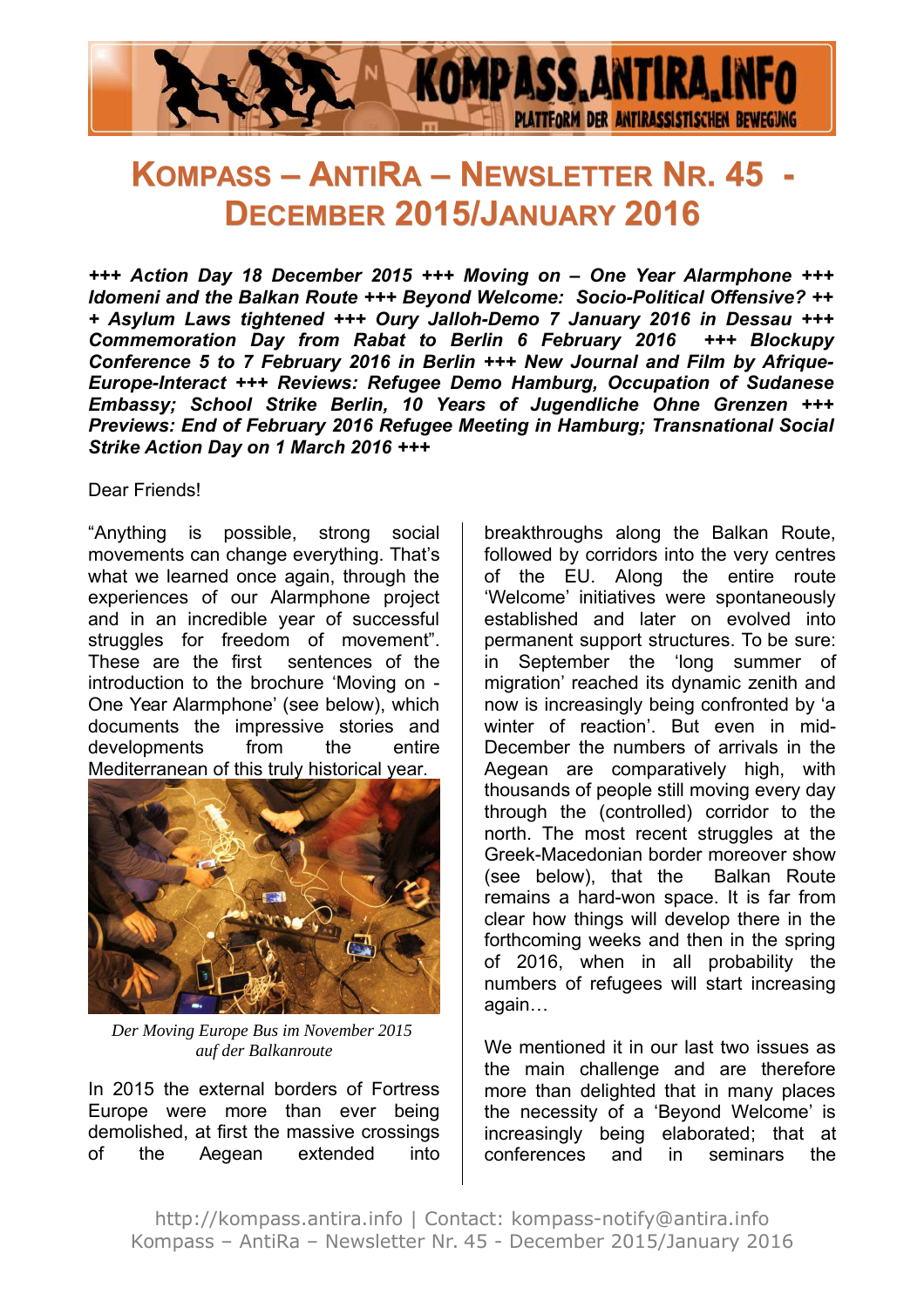

discussions and first practical activities focus on how to develop common social struggles that go beyond the 'Welcome' initiatives. An example is the heading 'Frankfurt for All – Solidarity City' of a statement from Rhine-Main concerning the International Day of Human Rights (see below).



*Frankfurt/M. am 10.12.2015*

The squatting of a house on the same day for the Shelter Project in Frankfurt may at first have failed, but then in Göttingen and later also in Cologne the self-organised

In solidarity, the Kompass team Contact: [kompass-notify@antira.inf](mailto:kompass-notify@antira.info)o appropriation of housing could be maintained (see below). In early February Blockupy invites people to a conference in Berlin at which, among other things, the possibilities for a socio-political offensive will be investigated jointly with the new citizens. And when these initiatives increase in dynamism, the ambitious call for an action day 'towards a transnational social strike' on 1 March 2016 might be well-timed: "We call up all 'precarity' workers, migrants and refugees, activists, autonomous groups and unions to turn 1 March 2016 into a day of decentralised and coordinated actions and strikes, by disturbing the regular production and reproduction procedures, by creating an exchange between different labour realities and by making the often hidden conditions of exploitation visible, as well as by attacking the border regime and those institutions that are responsible for this management of mobility and precarity" (see below).

In this sense we already wish you all a very good start of the new year.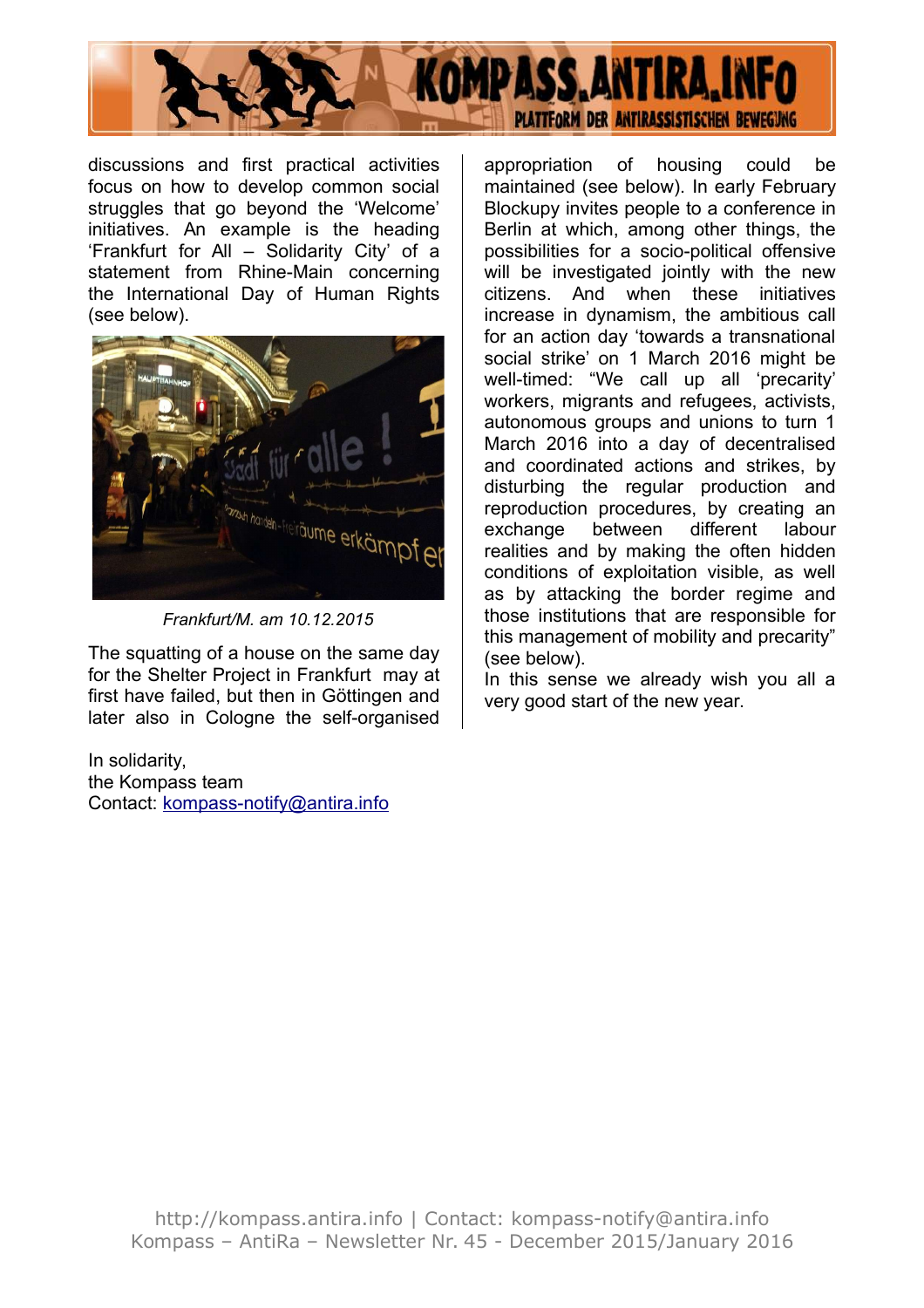

# **INFORMATION AND MEETING DATES DECEMBER 2015/JANUARY 2016:**

# **18.12.2015 – Global Day of Action for the Rights of Migrants in Berlin, Athens, Tunis, Kita, Sokodé ....**

. Open the borders! Migrate to live, not die!

´Open the borders` is the plea yelled by men, women, and children who are standing in Idomeni, at the border between Greece and Macedonia, who are currently on a hungerstrike. Their protest represents what many other thousands of people are demanding, as they are stopped in their migration along the borders of all four corners of the world. (…)" Joint Call-up in multiple languages under [http://globalmigrantsaction.org](http://globalmigrantsaction.org/)

#### **Berlin: come to the memorial for the dead of European border politics**

GEDENK-**KUNDGEBUNG** FIR **DIE TOTEN** DER **EUROPAISCHEN GRENZPOLITIK** .Für das Recht auf **Bewegungsfreiheit!** .Für das Recht zu bleiben!

.Gleiche Rechte für Alle!

Friday Dec. 18th 3:00pm before the representation of the European commision

For the international day of migration on Dec. 18th, we're taking our anger and grief for inhumane asylum and migration politics to the streets. We're making a statement against deadly politics at the outer borders and within the EU. Against stricter asylum laws in Germany!

We want to lay out candles and flowers for visible symbolism, but above all, we want to be loud!

Against war and exploitation!

For freedom of mobility! For the right to remain! Equal Il rights for all!

#### **Further activities are planned in Greece, Italy, Croatia, Tunisia as well as in Mali and Togo. For the last two places, the following brief announcements:**

In Mali on Dec. 19th in Kita (180 km west of the capital Bamako) a memorial action for Malian migrants has been taking place. Since the beginning of the year in the MEditerranean sea at least 184 deaths have occurred. At least 75 families as well as representatives from Balandougou will participate who have lost loved ones. From this small city alone, 30 young people lost their lives in boat accidents in the mid-Mediterranean (which has caused more than 1200 deaths). In Togo the Association of Deported Togos (ATE) in Sokode (northern part of the country) will carry out two activities: the first is several hours' conference time devoted to the situation of deportation. At the end of the conference a demonstration for the rights of migrants and refugees will take place. Further info: [http://afrique-europe-interact.net/1406-0-18122015-Aktionen-in-Mali](http://afrique-europe-interact.net/1406-0-18122015-Aktionen-in-Mali-und-Togo.html)[und-Togo.html](http://afrique-europe-interact.net/1406-0-18122015-Aktionen-in-Mali-und-Togo.html)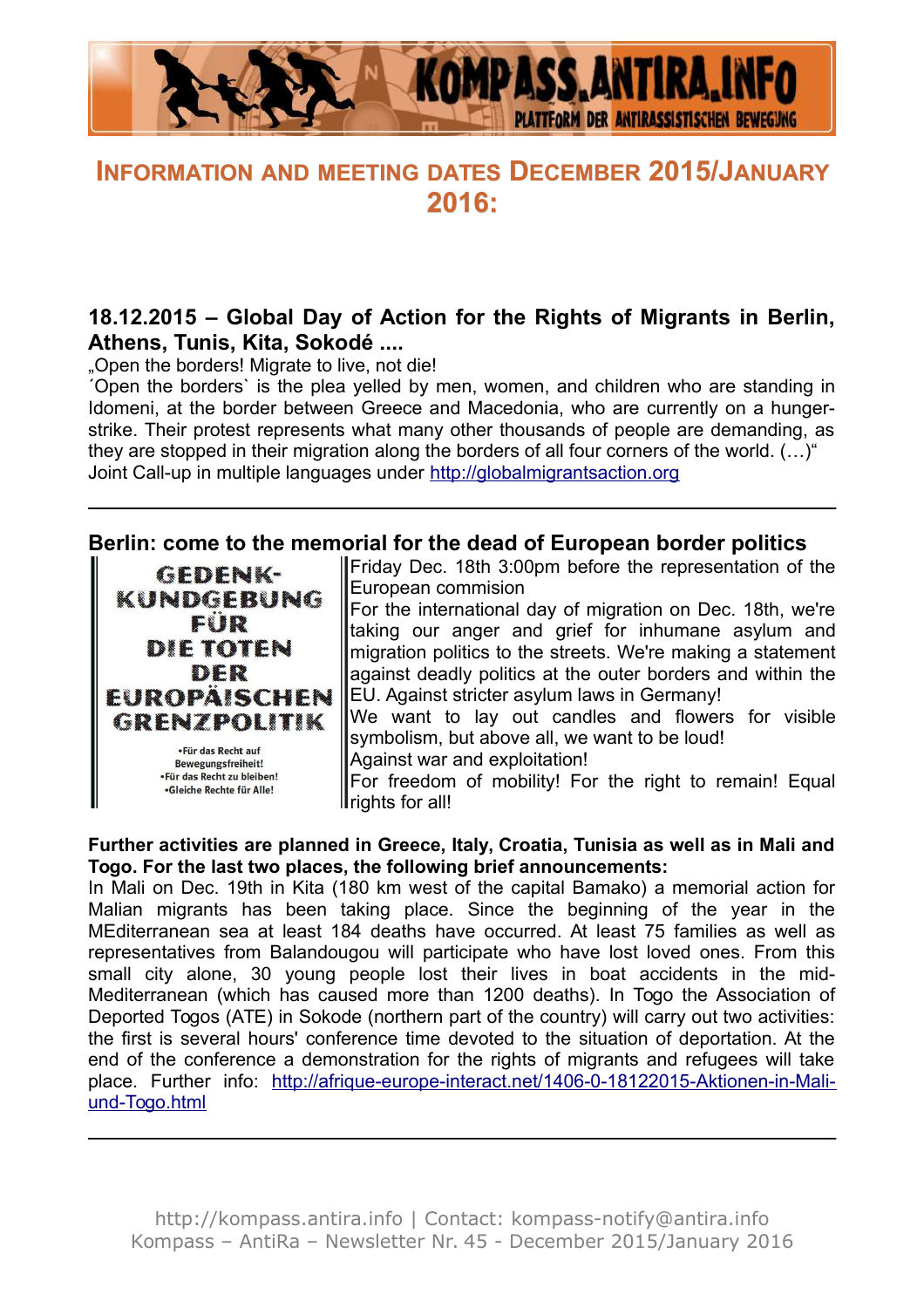

#### **"Moving on - one year alarm phone"**

Under this title, a brochure in English about emergency telephones for refugees will be published at the end of December. See [http://alarmphone.org/en/.](http://alarmphone.org/en/) Over 1000 emergencies from all regions of the Mediterranean have been included this first year with the Hotline Project. At the beginning of next year this documentation should also be available in a German translation.

#### **Eidomeni and the Balkan route**



As of Nov. 18, 2015, refugees without proof that they're from Syria, Iraq and Afghanistan who travel to Macedonia and further destinations will be denied entry. As a result thousands were blocked and for several weeks protests took place at the MAcedonian borders. bordermonitoring.eu enables reading of the Liveticker documenting activity.

http://livetickereidomeni.bordermonitoring.eu/ One of the information sources was the Bus Project of moving Europe:

[http://moving-europe.org](http://moving-europe.org/)

It will be supported by medico international, who were present when the police interrupted the protests and blockades and made the following interview public: [http://moving](http://moving-europe.org/2015/12/09/schlepper-sind-wieder-im-geschaeft/)[europe.org/2015/12/09/schlepper-sind-wieder](http://moving-europe.org/2015/12/09/schlepper-sind-wieder-im-geschaeft/)[im-geschaeft/](http://moving-europe.org/2015/12/09/schlepper-sind-wieder-im-geschaeft/)

In brief, Moving Europe will release a second film clip for the 'disputed route' as well as the mission of the Bus Project. The Bus will next be underway in the Balkans.

Further information: [http://grenzenloskochenhannover.blogsport.de/2015/11/27/nach-der](http://grenzenloskochenhannover.blogsport.de/2015/11/27/nach-der-nacht-unruhen-in-indomeni/)[nacht-unruhen-in-indomeni/](http://grenzenloskochenhannover.blogsport.de/2015/11/27/nach-der-nacht-unruhen-in-indomeni/)

And worth suggestion is an interactive map of the UNHCR, which shows the official number of people who have crossed whichever border along the Balkan route. <http://data.unhcr.org/mediterranean/country.php?id=502>

More than 80% of the refugees and migrators who crossed the Aegaen via little boats come from the three mentioned countries of origin and use the "controlled save" way to Germany and Scandinavia. There are more than a thousand people per day, on Dec. 15 even more than 5000, who are making their way north from Piraeus...

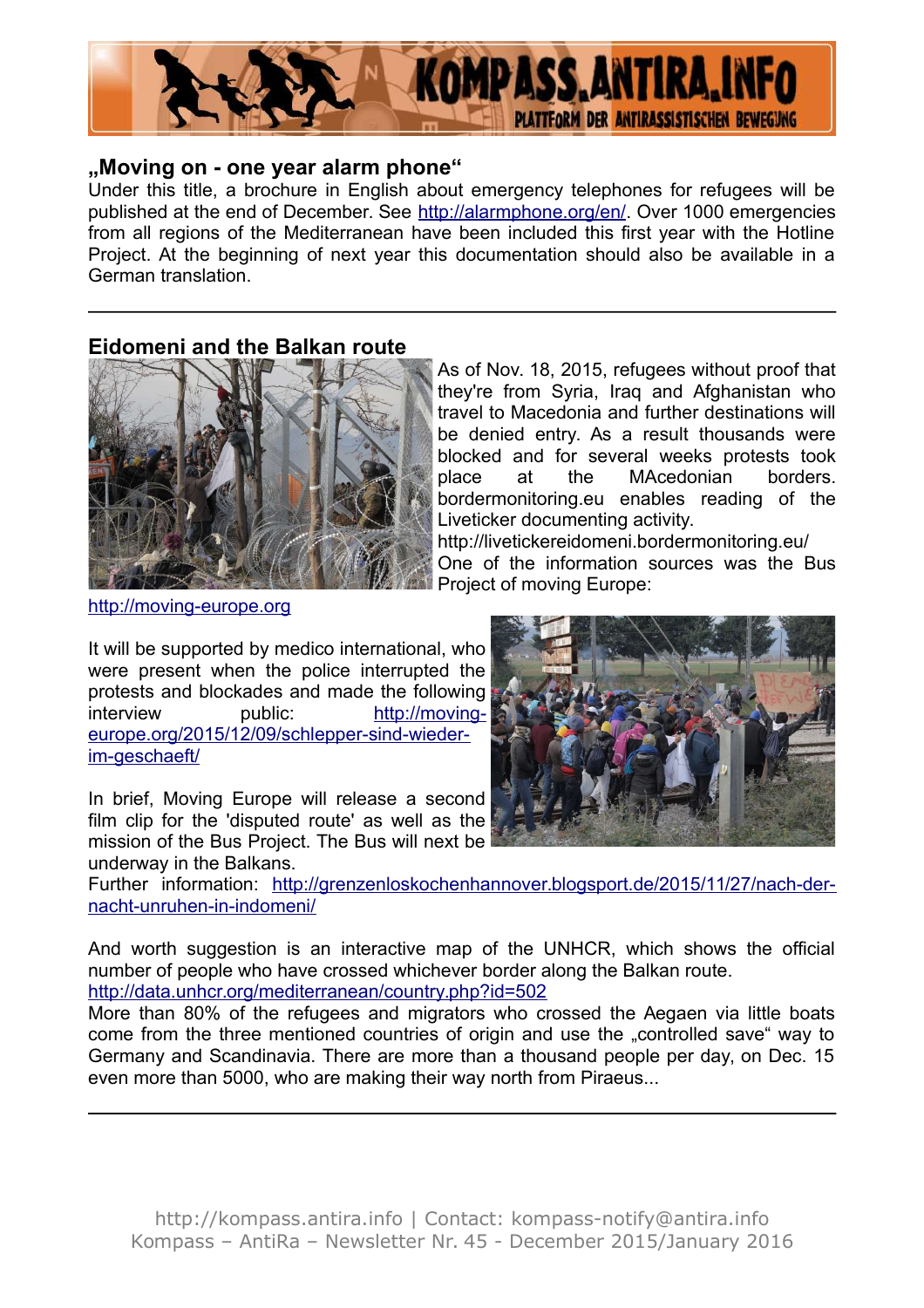

# **Beyond Welcome: Social political Attack?**

As it was mentioned before there are more and more approaches for overlapping social struggles. The declaration of Frankfurt für Alle (Frankfurt for all) is an example: <http://www.frankfurtfueralle.de/content/frankfurt-fuer-alle-solidarische-stadt> In Göttingen there has been a successful occupation already on 5 November: <https://linksunten.indymedia.org/de/node/158276> and in Cologne on 11 Dezember 2015: <https://www.facebook.com/Koeln.gegen.Rechts/posts/1656265067924535> In Bremen a group of refugees and non-refugees issued an ultimatum to the city: [http://www.weser-kurier.de/bremen/bremen-politik-wirtschaft\\_artikel,-Fluechtlingshelfer](http://www.weser-kurier.de/bremen/bremen-politik-wirtschaft_artikel,-Fluechtlingshelfer-stellen-Ultimatum-_arid,1257193.html)[stellen-Ultimatum-\\_arid,1257193.html](http://www.weser-kurier.de/bremen/bremen-politik-wirtschaft_artikel,-Fluechtlingshelfer-stellen-Ultimatum-_arid,1257193.html) and organized on 4 December a demonstration with 300 people along empty houses.

Finally Blockupy: from 5 to 7 February Blockupy invites to Berlin for the Ratschlag, "The social question is open – summer of migration, pressure to make savings and the struggle for a social infrastructure for all?" is one focus. The introducing evening event is dedicated to "Welcome within the innerst of the regime of crisis". The invitation with the first programm will be published soon: [https://blockupy.org](https://blockupy.org/)

# **Tightening of Asylum Law**

Athough the new law couldn't be implemented as fast as planned – already end of 2015, the pen-pushers are still at work to make pressure for more deportation and deterrence. Pro Asyl is summarizing: "Refused in summary proceedings: Second asylum package undermine the constitutional state; summary proceedings in special reception centres, complicated family reunifications for subsidiary protected persons, deportations of tramatized and ill ones. The new asylum package means more massive cuts into the rights of refugees."

More here:

[http://www.proasyl.de/de/news/detail/news/abgelehnt\\_im\\_schnellverfahren\\_zweites\\_asylp](http://www.proasyl.de/de/news/detail/news/abgelehnt_im_schnellverfahren_zweites_asylpaket_hoehlt_rechtsstaat_weiter_aus/) [aket\\_hoehlt\\_rechtsstaat\\_weiter\\_aus/](http://www.proasyl.de/de/news/detail/news/abgelehnt_im_schnellverfahren_zweites_asylpaket_hoehlt_rechtsstaat_weiter_aus/)

Conference of Interior Minister in Koblenz beginning December: New announcement of deportations to Afghanistan...

Refugee Council for Lower Saxony summarizes:

"Interior Minister demand the BAMF to make faster asylum decisions – and causes procedural delay because of stepping back to bureaucratic case-by-case decisions.

The Conference of Interior Minister (IMK) override the massive critique from refugee and human rights organisations (i.a. Swiss refugee assistance) and follow the opinion of de Maizière (Minister of the Interior) to allow deportations to "safe regions" of Afghanistan. This happens after a ten years moratorium and the opposed vote of the Foreign Office. Except from the deportation stop has been until now only criminals.

There will be "binding agreements with the Afghan government, UNHCR and IOM". Obviously the red-red and red-green ruled federal states agreed to the draft resolution – a notice about a differing vote can't be found in the protocol of the resolution at IMK." The whole text here:

<http://www.nds-fluerat.org/rubrik/aktuelles/>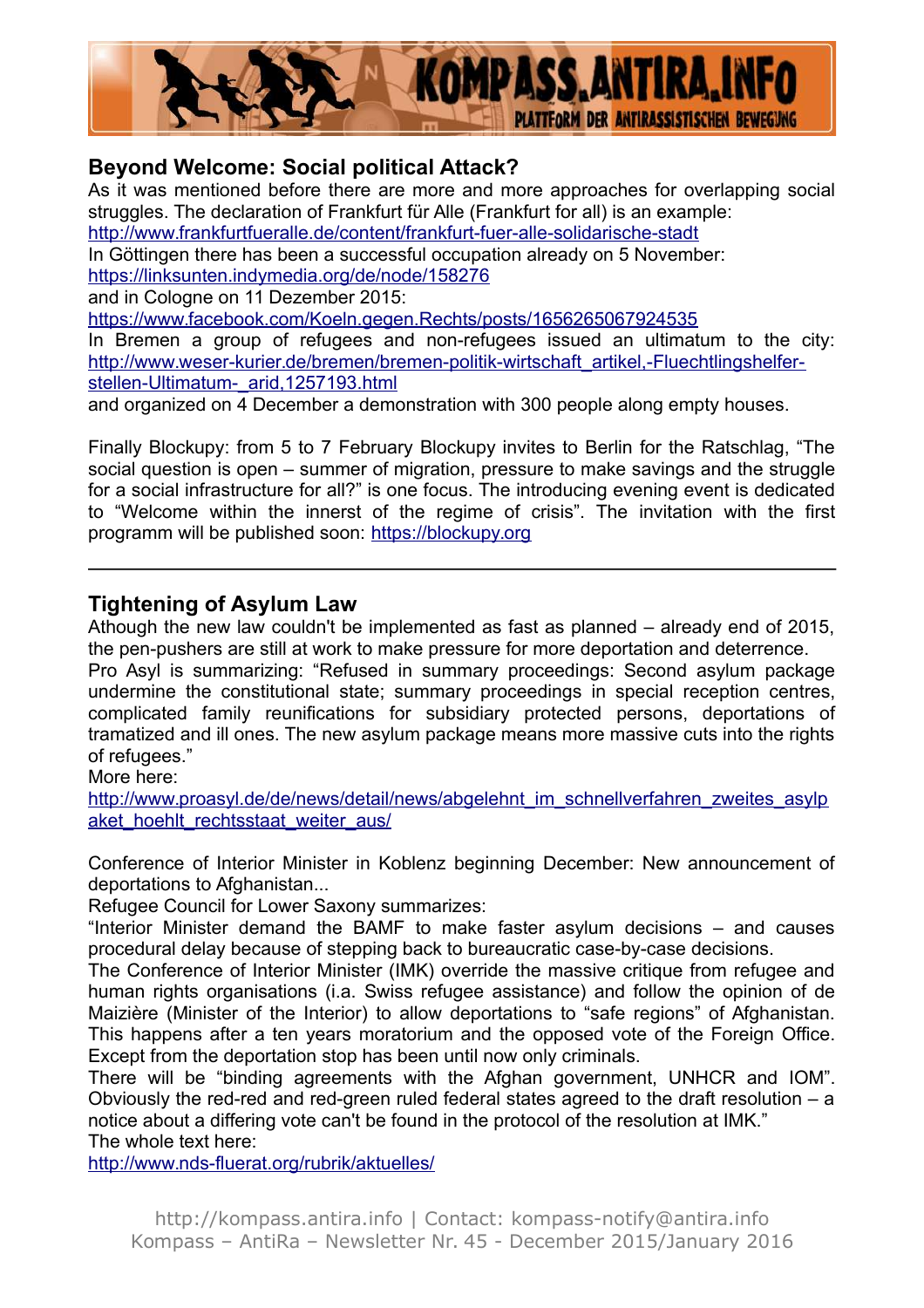

# **Oury Jalloh-Demo on 7 January 2016 in Dessau**

Not least because of the TATORT on 11 October 2015 it's probably that the public recognation gained ground that the burnt asylum seeker Oury Jalloh was murdered on 7 January 2015 in a police cell in Dessau. Because of this there will be again a memorial demonstration on 7 January 2016 (main station, 2pm).

Infos:<https://initiativeouryjalloh.wordpress.com/>

# interact.

# **New newspaper and film of Afrique-Europe-Interact**

The transnational network Afrique-Europe-Interact published a new 4 page newspaper which be enclosed to the nationwide edition of "taz" in December 2015. Topics are the EU discourse about migration reasons, land struggle in Mal, Burkina Faso and Guinea and the current situation of refugees in Germany. The newspaper can be ordered by [nolagerbremen@yahoo.de,](mailto:nolagerbremen@yahoo.de) a PDF can be found here: [http://afrique](http://afrique-europe-interact.net/1408-0-taz-Beilage-12-2015.html)[europe-interact.net/1408-0-taz-Beilage-12-2015.html](http://afrique-europe-interact.net/1408-0-taz-Beilage-12-2015.html)

# **Movie about Burkina Faso (flight reasons):**

The talk about flight reasons is on everybody's lips at present. But rarely it is spoken about the origin countries from migrants and refugees. The recently published movie "Revolution with bare hands" of Hans-Georg Eberl and Moussa Ouédraogo is pointed out. It tells about the successful overthrow of the long-term dictator Blaise Compaoré last year in Burkina Faso. More infos about the movie: [http://afrique-europe-interact.net/1410-0-Film-Mit-bloen-](http://afrique-europe-interact.net/1410-0-Film-Mit-bloen-Hnden.html)[Hnden.html](http://afrique-europe-interact.net/1410-0-Film-Mit-bloen-Hnden.html)



# **REVIEW:**

# **Refugee manifestation in Hamburg Nov 18th 2015**

Despite heavy rains and grey cold at the "refugees welcome means equal rights for everybody" manifestation there were more than 5.000 people according to the police and 7. - 9.000 people according to the organizers. The majority of people were refugees mainly from Afghanistan protesting against their imminent deportation. Other participants included Roma and members of "Lampedusa

#### *Foto: Rasande Tyskar*

http://kompass.antira.info | Contact: kompass-notify@antira.info Kompass – AntiRa – Newsletter Nr. 45 - December 2015/January 2016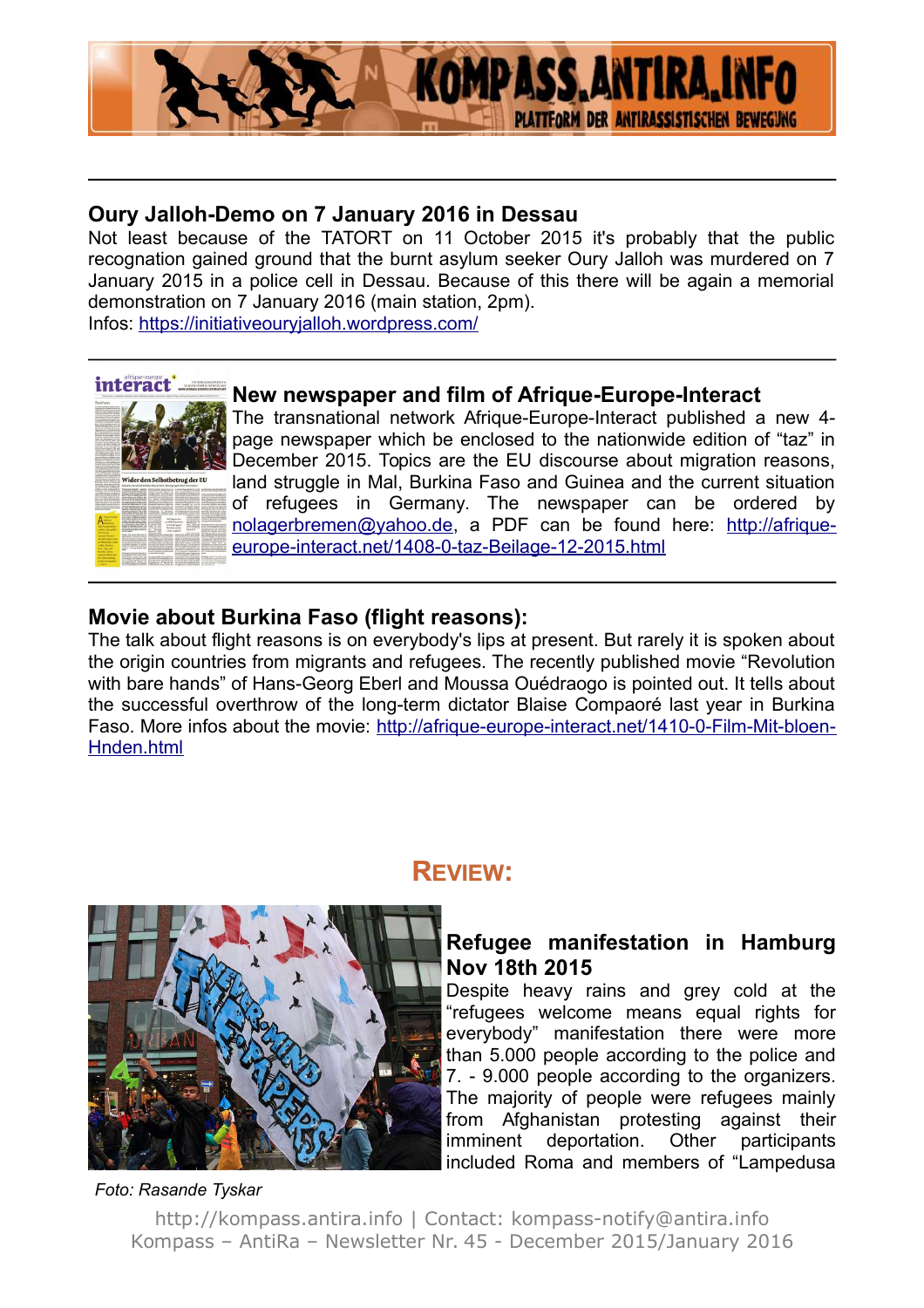

in Hamburg" as well as supporters from the main station showing many colourful flags. See the photos:

<https://www.flickr.com/photos/rasande/albums/72157660424554397/with/22392302373/>

# **2. International human smugglers and traffickers congress in Munich**

As a part of the three days Open Border Congress of the Kammerspiele in Munich from October 16th-18th the international human smugglers and traffickers congress (ISS) received a huge media echo.

In various panels experts took a look at the history, practice and criminalisation of escape assistance.

The next day during a gala the prize "Golden Lisa" named after Lisa Fittko was awarded in three categories by the ISS. Maria Eitz was awarded for her life work because she has saved many children's lives. In the category "innovative" the campaign Refugee Air was awarded for their demand for humanitarian travel routes. The collective Erszebeth Szabo was also awarded with the "Golden Lisa" for their action about organising means of transport for refugees on the way from Budapest to Vienna.

More background information in the recommended article in the magazine Hinterland: <http://hinterland-magazin.de/pdf/30-80.pdf>

### **Occupation of Sudanese Embassy on Nov 19th 2015**

On November 19th Sudanese refugees occupied the embassy of Sudan in Berlin. As in February this year they protested against the Al-Basher regime and demanded his extradition to the International Criminal Court in The Hague where he is wanted for crimes against humanity.

The embassy's occupants further demand that the Federal Government of Germany ceases all economic contact and aids with Sudan and to grant asylum to all Sudanese refugees.

This is remarkable against the backdrop of EU being in talks with Al-Basher and the dictators of South Sudan and Eritrea. In the so called



Khartoum process EU wants to gain the cooperation of these countries in prohibiting the flight of people from Africa.

Occupants declaration:

<http://www.asylrechtsverschaerfung-stoppen.de/?p=907>

Photos here:

[http://www.umbruch-](http://www.umbruch-bildarchiv.de/bildarchiv/ereignis/191115sudanesische_botschaft_besetzt.html)

[bildarchiv.de/bildarchiv/ereignis/191115sudanesische\\_botschaft\\_besetzt.html](http://www.umbruch-bildarchiv.de/bildarchiv/ereignis/191115sudanesische_botschaft_besetzt.html)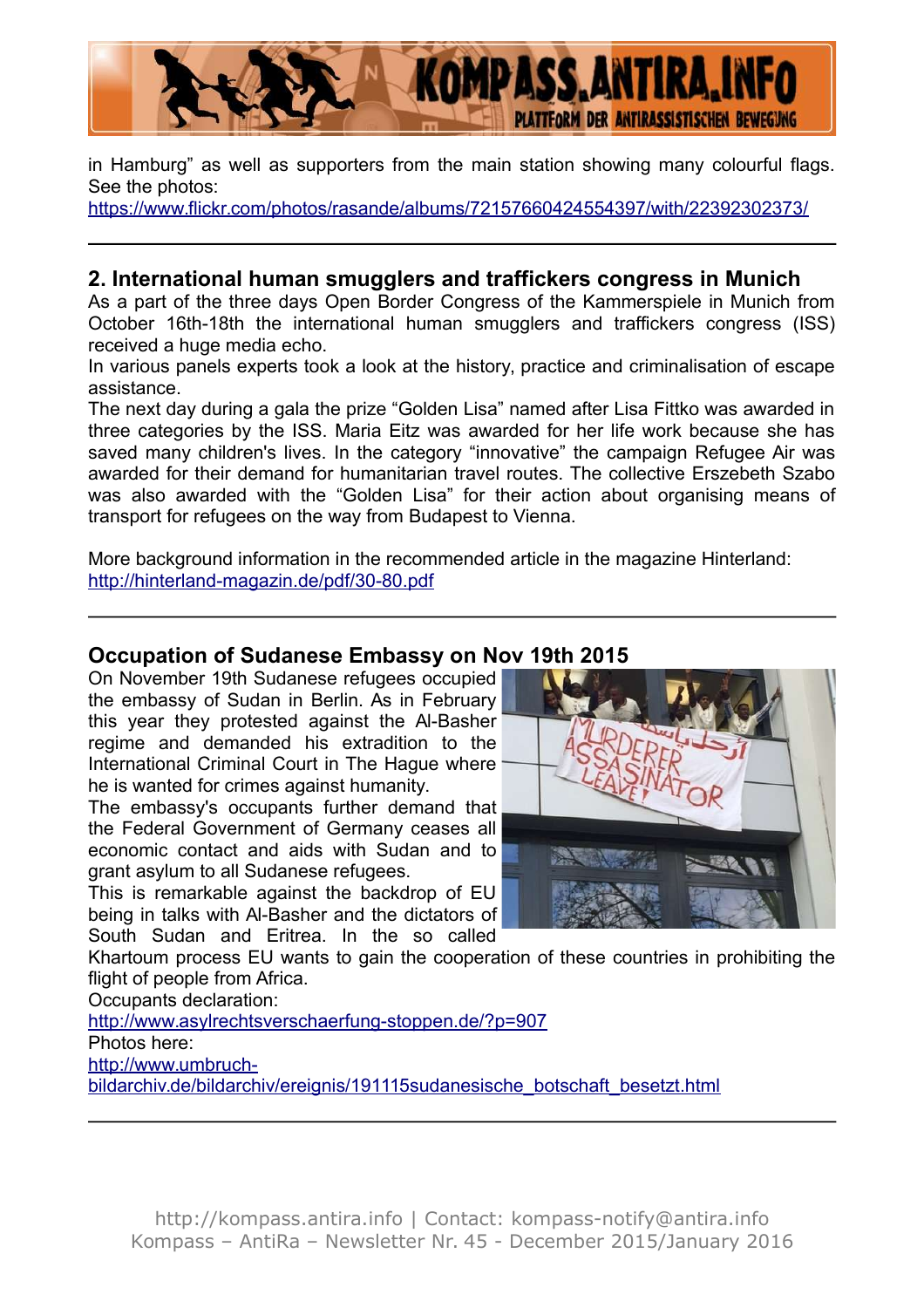

# **Pupil's strike in Berlin on Nov 19th 2015**

About 3.000 pupils took part in the renewed pupil's strike on Nov. 19th 2015. The motto was: School strike – Against racism; whether PEGIDA or state - burning homes are the harvest of what they have sown! Call and more you can find here: <https://refugeeschulstreik.wordpress.com/>

# **JoG against IMK in Koblenz**

First of all: Congratulations to Jugendliche ohne Grenzen (JoG) for:

10 years of self-organisation, 10 years of political work, 10 years of participation, 10 years of fighting for Bleiberecht, freedom of movement and children's rights!



From the press release of JoG, Dec 3rd 2015:

Ulbig,, Saxony's minister of the interior, becomes minister of deportation 2015

During a gala by the refugee initiative Jugendlichen Ohne Grenzen (JoG) on Dec 3rd 2015 in Koblenz Markus Ulbig (CDU) was voted minister of deportation.

This negative award is given to Saxony's minister of the interior to highlight his inconsistent actions against racist attacks and agitation as well as the constantly high number of deportation in Saxony.

You can find more here:<http://jogspace.net/>